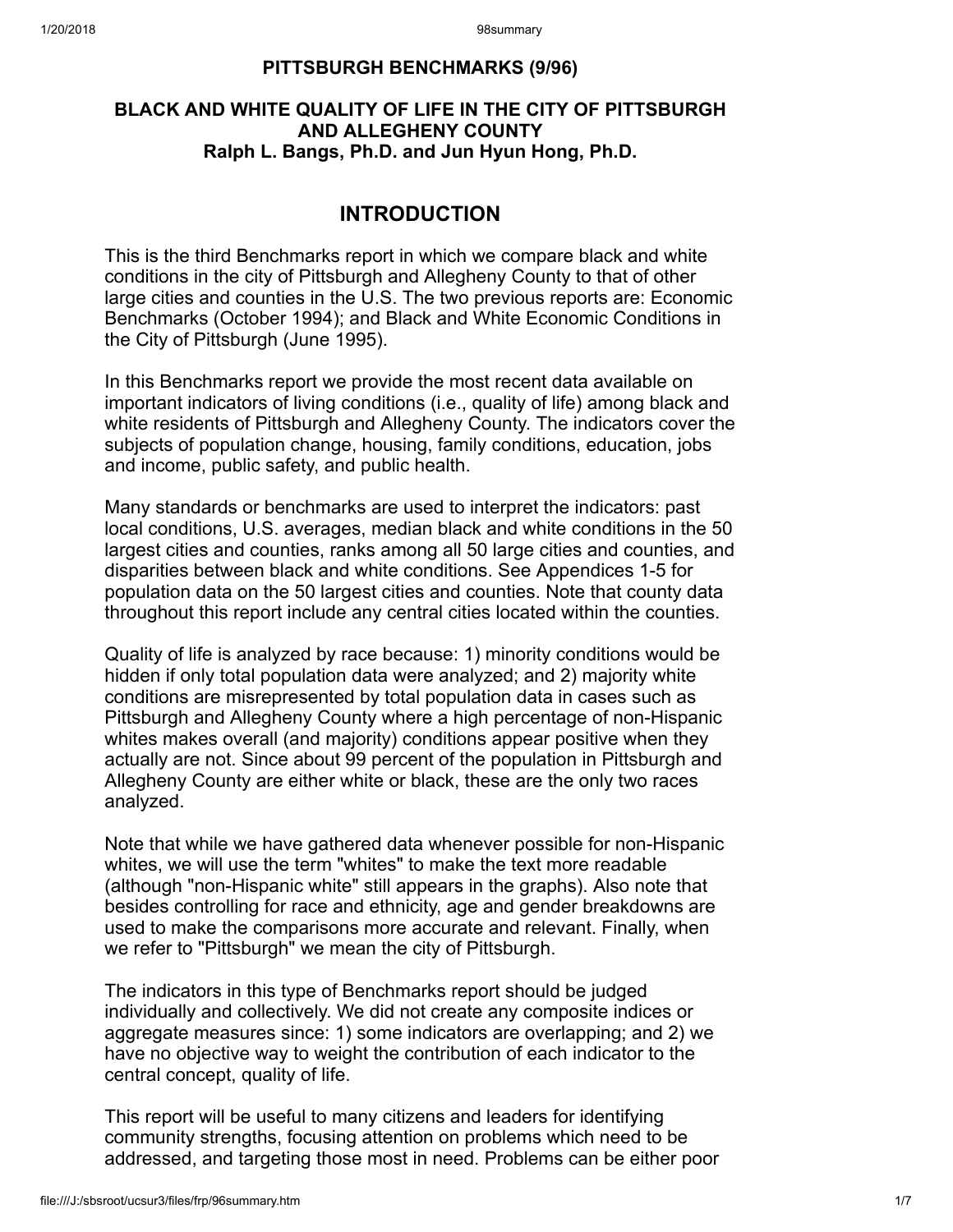#### 1/20/2018 98summary

current conditions or a negative trend in conditions. Demographic analysis will also show which groups have the most serious problems and may need special attention.

To contact us regarding copies, data, comments, or questions please call Ralph Bangs at (412) 624-3856 or write to Dr. Bangs at the University Center for Social and Urban Research, University of Pittsburgh, 121 University Place, Pittsburgh, PA 15260.

# EXECUTIVE SUMMARY

This report on quality of life in Pittsburgh and Allegheny County is useful for identifying local strengths as well as problems, which need to be addressed by the community. The information was generated by:

Selecting social and economic indicators of living conditions;

Gathering the most accurate and detailed available data;

Assessing trends to determine whether conditions are improving or deteriorating; and

Comparing Pittsburgh and Allegheny County to other large cities and counties.

### THE MOST POSITIVE FINDINGS

Homes were affordable in 1990 for high percentages of whites under age 60 in the city and county and blacks under age 60 in the county.

Rental housing was affordable for high percentages of white and black elderly residents of the city and county in 1990.

The birth rate for white women age 15-19 in the city in 1990 was among the lowest in the nation.

School dropout rates for whites age 16-19 in the city and county in 1990 were among the lowest in the nation.

Property and violent crime rates in the city in 1995 were among the lowest in the nation.

# THE MOST SERIOUS PROBLEMS

Lack of races other than blacks and whites, lack of Hispanics, and lack of recent international immigrants suggest that this urban area has one of the least diversified populations in the U.S.

Black and white residential segregation in Pittsburgh in 1990 was among the highest in the nation.

Racial disparities in homeownership for persons under and over age 65 in the city and county in 1990 were among the worst in the nation.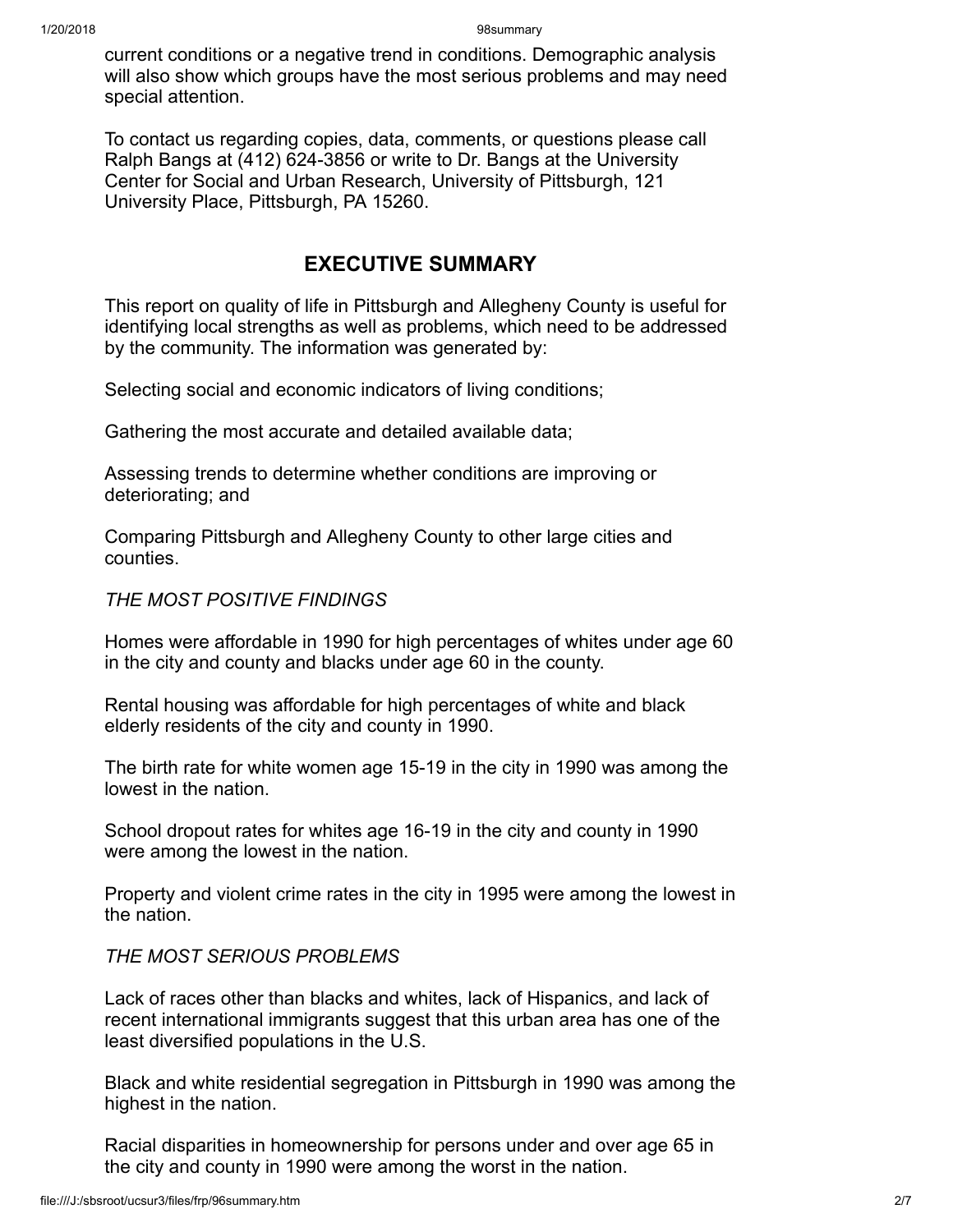Racial disparities in homeowner costs relative to household income for persons under age 60 in the city in 1990 were among the worst in the nation.

Rental costs relative to household income for whites under age 60 in the city in 1990 were among the highest in the nation.

Rates for black female-headed families with children and black children not living with two parents in the city and county in 1990 were the highest or nearly the highest in the nation.

College degree rates for whites and blacks age 25-59 in the city and county in 1990 were lower than in most other large cities and counties.

The rate for whites age 25-59 without a high school degree in the city in 1990 was among the highest in the nation.

Employment and income conditions for whites and blacks and racial disparities in conditions in the city and county in 1990 were among the worst in the nation.

The murder rate in the city in 1995 was substantially higher than one would expect given the city's low overall rates for violent and property crimes.

Black infant death rates in the city and county in 1991 were among the worst in the nation.

# DETAILED SUMMARY OF FINDINGS

Population Change: The population change measures provide a mixed picture of the attractiveness of Pittsburgh and Allegheny County as places to live. On the negative side, during the first half of the 1990s total population loss was high, while international in-migration was low. On the positive side, rates of total population loss in the city and county thus far in the 1990s were about half those in the 1980s, and migration out of the county slowed over the last 15 years.

Pittsburgh's population decline of 2.8 percent from 1990 to 1994 was ninth worst among large cities. The county's decline of 2 percent from 1990 to 1995 was fifth worst among large counties. The local declines were due to average domestic out-migration, low international in-migration, and by inference low natural population growth.

The city lost 1.3 percent and the county lost 0.8 percent per year in the 1980s, while the city lost 0.7 percent and the county lost 0.4 percent per year thus far in the 1990s.

Allegheny County, from 1990 to 1995, lost 3.1 percent of its population due to net domestic out-migration, which was about average among large counties.

Net domestic migration out of Allegheny County slowed from 15,000 per year in the early 1980s to 7,000 per year in the early 1990s.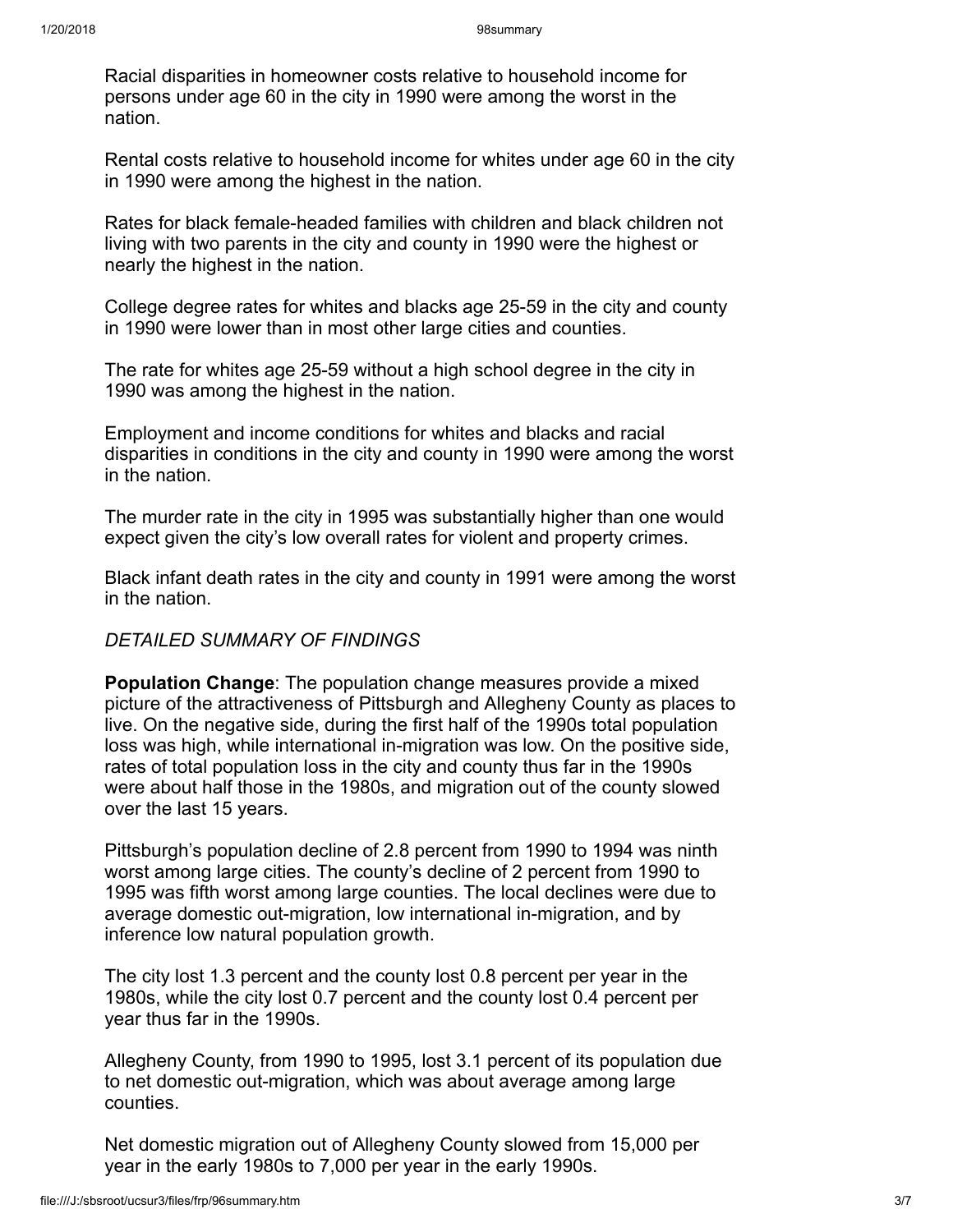With only 0.4 percent net international immigration from 1990 to 1995, Allegheny County was tied with three other large counties for the lowest rate.

Housing: Homeownership in the city and county was high for whites and low for blacks, and blacks more often paid a high percentage of income for homeowner costs. Many whites under age 60 in the city but few whites and blacks age 60 and over in the city and county paid a high share of income for rental costs. Public housing and black-white residential segregation rates were high in the city.

Fifty-four percent of white households but only 29 percent of black households under age 65 in the city in 1990 were homeowners. The disparity was sixth worst among large cities.

Sixty-eight percent of white households but only 34 percent of black households under age 65 in the county in 1990 were homeowners. The disparity was 11th worst.

Sixty-eight percent of white households but only 48 percent of black households age 65 and over in the city in 1990 were homeowners. The disparity was sixth worst.

Seventy-four percent of white households but only 52 percent of black households age 65 and over in the county in 1990 were homeowners. The disparity was the 11th worst.

Homeowner costs were more than 30 percent of income for 26 percent of black but only 16 percent of white homeowners under age 60 in the city in 1990. The disparity was tenth worst.

Forty-four percent of Pittsburgh's white rental households under age 60 paid more than 30 percent of income for housing costs in 1990. The rate was fourth worst among large cities.

About 50 percent of the city and county's white and black rental households age 60 and over paid more than 30 percent of income for housing costs in 1990. The city and county rates were slightly better than those of the typical large city and county.

Pittsburgh had the third highest percentage of public housing out of total rental housing in 1993 among 41 of the largest cities for which data are available. Nearly 11 percent of all rental units are owned by the Housing Authority.

Pittsburgh had the tenth highest level of racial housing segregation in 1990 among the 49 largest cities (excluding Honolulu). About 76 percent of black or white residents would have to move to achieve an equal percentage of blacks among census tracts in Pittsburgh. Segregation reduces everyone's quality of life by contributing to racial bias as well as family, housing, employment, income, education, health, and public safety problems.

Pittsburgh had average homelessness in 1990: 211 homeless persons per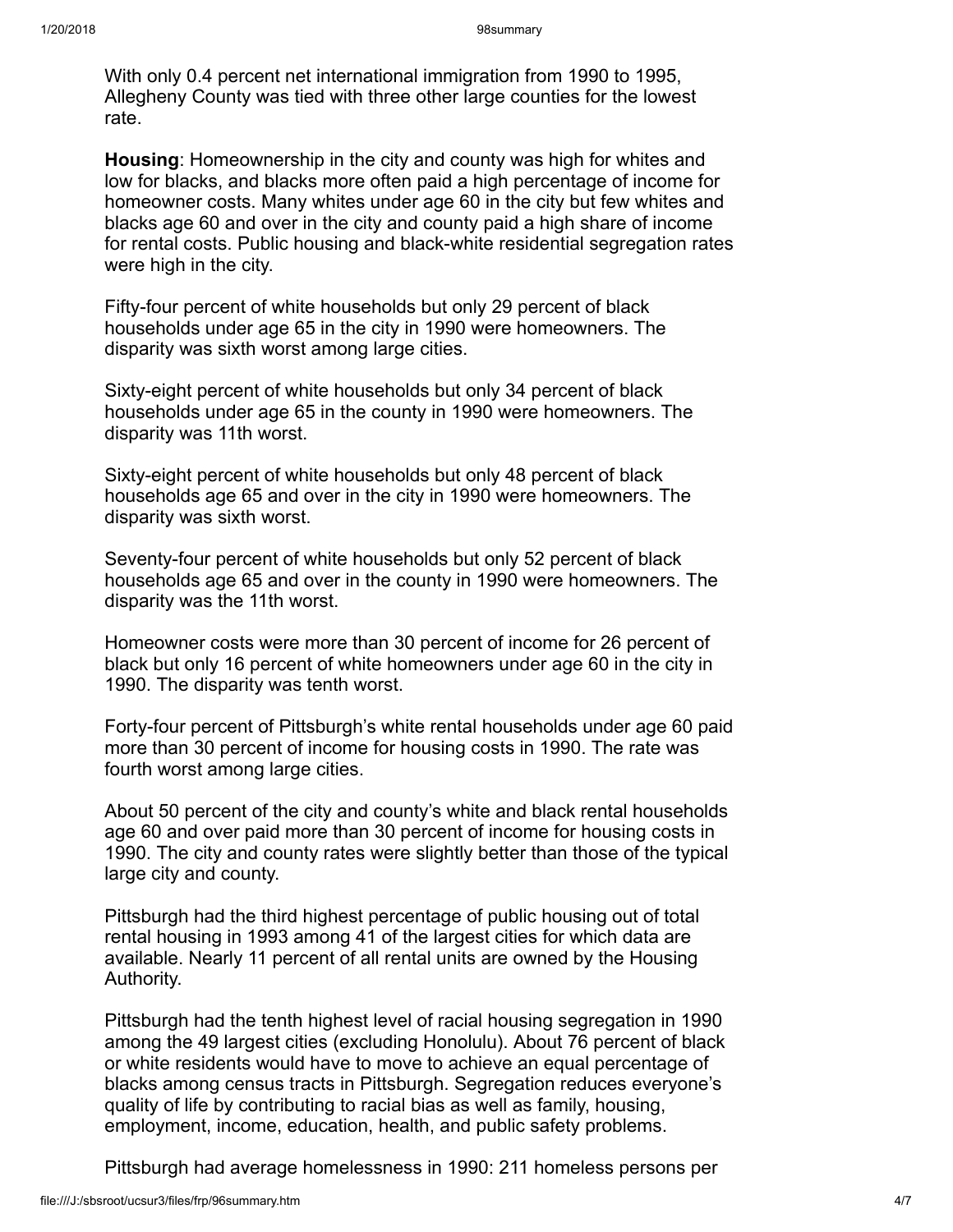100,000 population.

Families: Rates for white and black female-headed families with children and for children not living with two parents greatly increased in the city and county over the last 30 years, and black rates in 1990 were the highest or nearly the highest in the U.S. White teenage birth rates were low in the city.

If 1980s trends continued into the 1990s, then 75 percent of the black and 21 percent of the white families with children in the city and 67 percent of the black and 16 percent of the white families with children in the county were female-headed in 1996.

If 1980s trends continued into the 1990s, then 15 percent of the black and 71 percent of the white children in the city and 22 percent of the black and 78 percent of the white children in the county were living with two parents in 1996.

Pittsburgh's rate of white teenage women (age 15-19) giving birth in 1990 (about 3%) was the third lowest among the 50 largest cities. Pittsburgh's black teenage birth rate (about 14%), although average among large cities, was nearly five times the white rate.

Education: College degrees among whites and blacks age 25-59, high school degrees among whites age 25-59, and school dropout rates for whites age 16-19 were low in the city and county in 1990.

Thirty percent of Pittsburgh's whites age 25-59 and 11 percent of blacks had completed college in 1990. The medians for all 50 large cities were about 33 and 13 percent.

Thirty percent of the county's whites age 25-59 and 13 percent of blacks had completed college in 1990. The medians for all 50 large counties were about 33 and 15 percent.

Thirteen percent of the city's whites age 25-59 had not completed high school in 1990, which was the 14th highest rate among large cities. The black rate of 23% was about average.

Pittsburgh's school dropout rate among white teens age 16-19 was only 6 percent in 1990, which ranked fifth lowest among the 50 largest cities. Pittsburgh's black dropout rate of 14 percent, while about average for the 50 largest cities, was more than twice the white rate.

Five percent of whites age 16-19 in Allegheny County in 1990 were school dropouts, which ranked sixth lowest among the 50 largest counties. The dropout rate among blacks age 16-19 in Allegheny County of 12 percent, while about average for the 50 largest counties, was more than twice the white rate in Allegheny County.

Employment and Income: Whites and blacks in Pittsburgh and Allegheny County had some of the worst economic conditions in 1990 compared to that of other large cities and counties.

Pittsburgh's black male teenage unemployment rate in 1990 (49%) ranked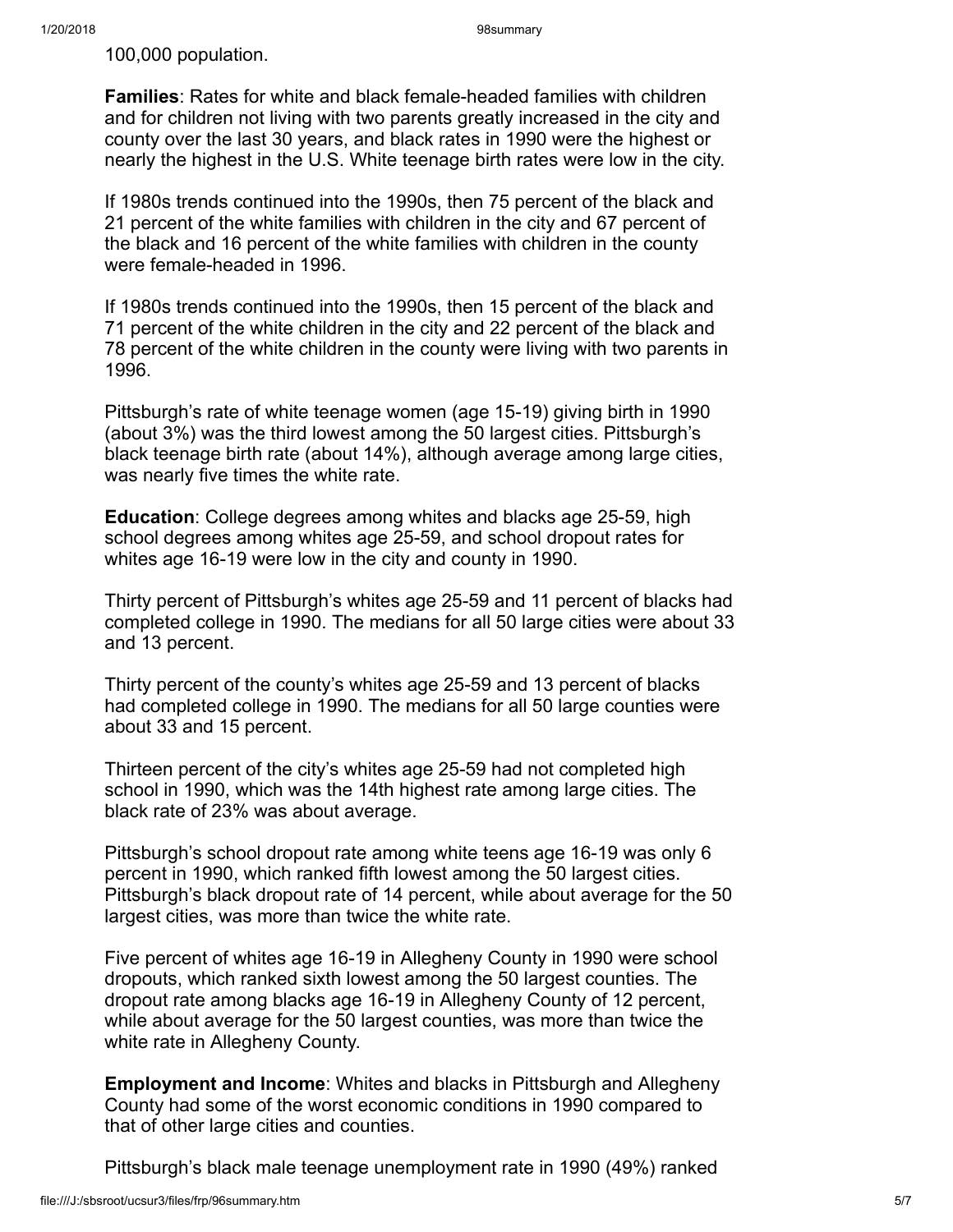1/20/2018 98summary

fourth worst among large cities. The county's rate (44%) ranked fourth worst among large counties. White rates in the city and county (17% and 15%), while only one-third as high as black rates, were worse than average compared to rates in other large cities and counties.

About 40 percent of black female youth in the labor force but only 10 percent of white female youth were unemployed in 1990 in Pittsburgh and Allegheny County. The black rates were among the worst in the U.S., while the white rates were better than average.

Unemployment rates among both white and black men age 25-54 and racial disparities in rates in Pittsburgh and Allegheny County in 1990 were among the highest in the U.S. Black rates in the city and county (20% and 17%) were about three times white rates (7% and 5%).

Unemployment rates among black women age 25-54 and racial disparities in rates in the city and county in 1990 were among the highest in the U.S. Black rates in the city and county (14% and 12%) were more than three times white rates (4.4% and 3.7%).

The city and county's black per capita income was only half that of whites in 1989. This ratio was typical of racial inequality in large cities and counties.

The city and county's poverty rates for white and black children in 1989 and racial disparities in rates were among the worst in the U.S. The poverty rate among black children in Pittsburgh was more than three times the white rate (57% vs. 17%) while in Allegheny County it was about five times the rate (50% vs. 11%).

The city and county's poverty rates for white and black non-elderly adults in 1989 and racial disparities in rates were among the worst in the U.S. The poverty rate among black non-elderly adults in Pittsburgh was more than two times the white rate (35% vs. 14%) and in Allegheny County was four times the rate (30% vs. 8%).

Pittsburgh's poverty rates for white and black elderly adults in 1989 and racial disparities in rates were about average for large cities. However, the poverty rate among black elderly adults in Pittsburgh was about 2.5 times the white rate (28% vs. 11%).

The county's poverty rates for white and black elderly adults in 1989 and racial disparities in rates were somewhat higher than average for large counties. The county's poverty rate among black elderly adults was about three times the white rate (26% vs. 9%).

**Public Safety**: Property and violent crime rates declined in the city and county in recent years. Pittsburgh's rates continue to be among the lowest in the U.S., although the city's murder rate is higher than one would expect.

Pittsburgh's 5,128 property crimes per 100,000 population in 1995 ranked fifth lowest among 44 large cities for which data are available.

Pittsburgh's 975 violent crimes per 100,000 population in 1995 ranked tenth lowest among 44 large cities for which data are available.